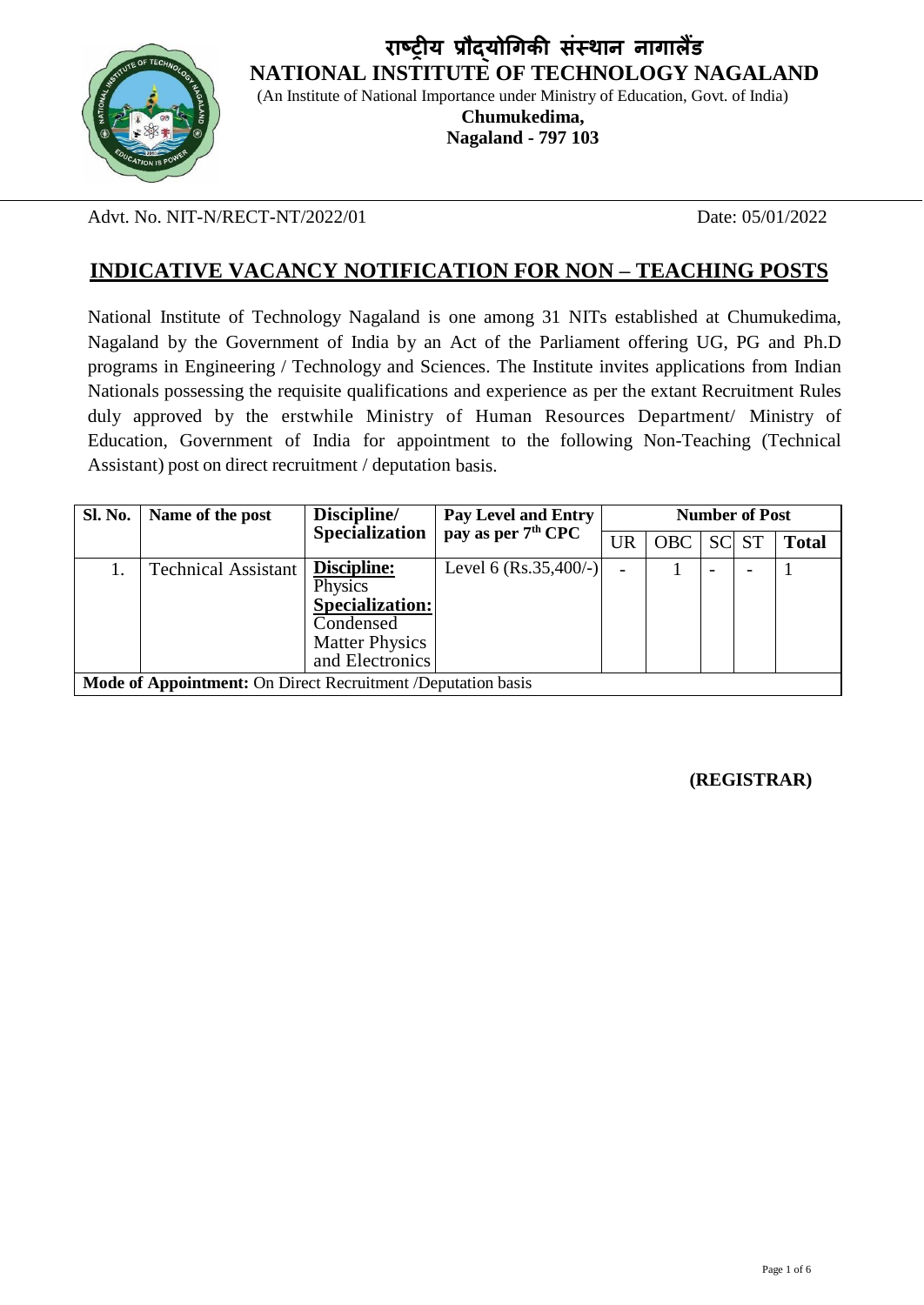# **DETAILS OF PAY, ESSENTIAL QUALIFICATIONS AND EXPERIENCE**

#### **GENERAL INFORMATION**

- 1. The advertised post is reserved only for OBC category candidates and hence Applications for the candidates belonging to OBC category shall only be considered. Relaxation on Age limit applicable to OBC candidates will be given in accordance with the appropriate rules of the Government of India.
- 2. The application form must be submitted in the prescribed format as available in the Institute's Website. Application form and other details can be downloaded from the website [www.nitnagaland.ac.in.](http://www.nitnagaland.ac.in/)
- 3. Application must be sent in the prescribed format only through speed post/ registered post to "**The Registrar, National Institute of Technology Nagaland, Chumukedima, Nagaland-797103".**
- 4. Internal candidates including contract/ outsourced staff can submit their application form in hand.
- 5. On the envelope please inscribe "Application for Recruitment for the post of ............Advt No. --------------(please fill in name of post applied)"
- 6. Last date of receiving and submission of filled in application is **45 days from the date of publication of advertisement in the Employment News** and application received thereafter on account of what so ever reasons may be; shall not be entertained and no correspondence in this regard shall be entertained. However, if the above said last date is happened to be a General Holiday for the NIT Nagaland and for the Departments/ Offices of the State Government of Nagaland and Central Government in the State of Nagaland; the next working day is deemed to be the last date for the receipt of the application till 17:30 Hrs. on that day.
- 7. Applications sent through e-mail will not be entertained. NIT Nagaland shall not be held responsible for any delay in receipt of the application forms from the candidates.
- 8. The last date of application shall be considered for fixing any kind of eligibility criteria.
- 9. The Application Form should be enclosed with prescribed application fee of Rs.500/- (Five Hundred Only) for OBC category in the form of Demand Draft/ Indian Postal Order in favour of **IRG, NIT Nagaland payable at State Bank of India, Chumukedima Branch, Dimapur**. However, Persons with Disabilities (PWDs) candidate are exempted from payment of the prescribed fees subject to submission of relevant certificate issued by the competent authority.
- 10. Internal candidates including persons on contract / outsource are exempted from application fee. However, their application should be routed through proper channel well in time.
- 11. Government Rules and norms will be applicable for the post. Candidates belonging to OBC categories should attach certificate from the competent authority. The category benefit will be given subject to candidate has claimed in the application form.
- 12. Mere fulfilment of the required qualifications and experience, does not entitle a candidate to be called for interview / selection. The Institute reserves the right to fix the criteria of shortlisting after scrutiny by duly constituted committee and their decision of the committee will be made applicable for mode of selection with the approval of the Competent Authority.
- 13. For the advertised post both "Written Test" as well as "skill test" shall be conducted for selection of the suitable candidates.
- 14. The list of screened in candidates will be made available on the website. Only the screened - in candidates will be allowed for Test/Interview and those candidates shall be communicated through e-mail or SMS.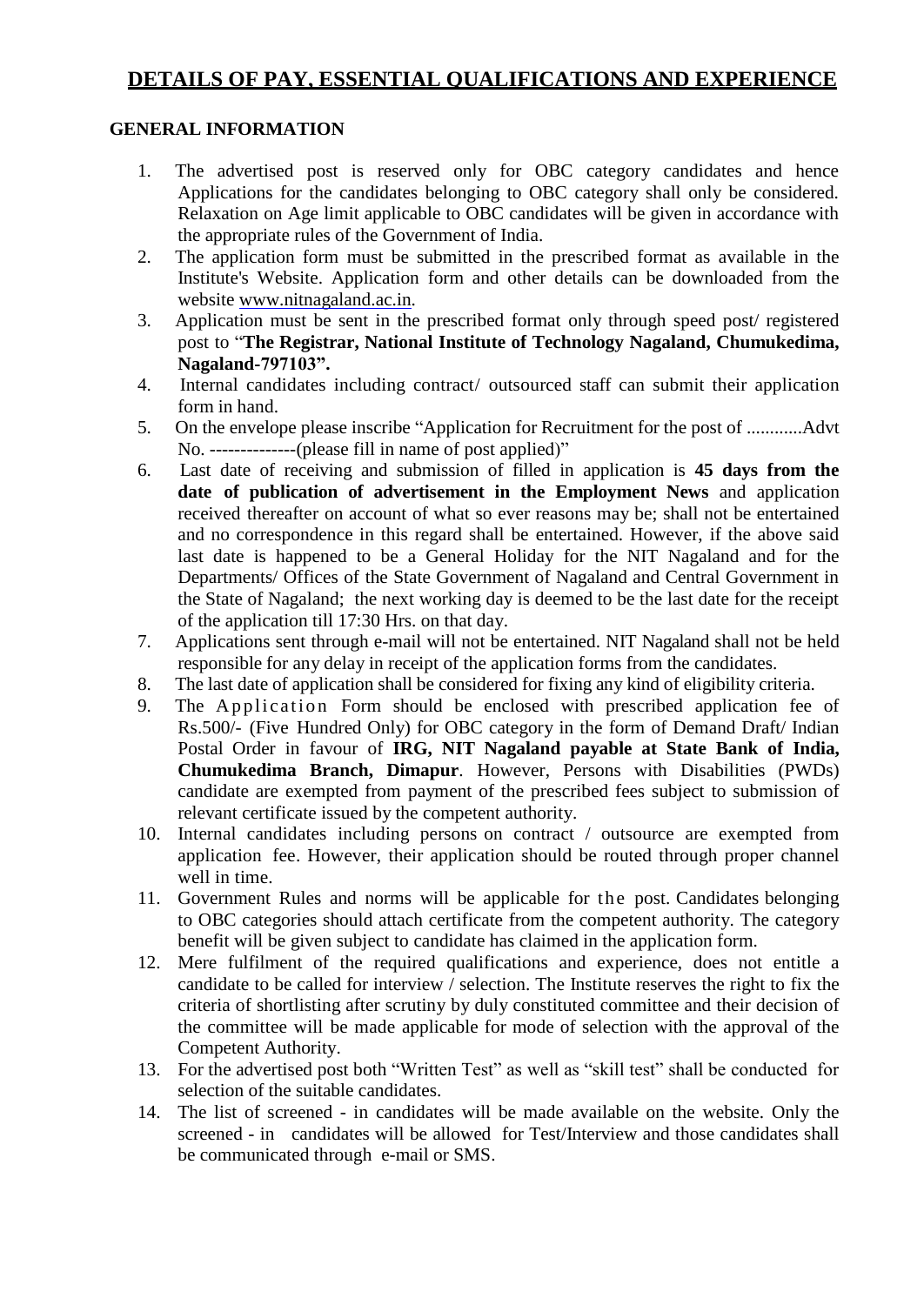- 15. Candidates in Govt./Semi-Govt./ reputed private institutions should send their applications through proper channel. However, an advance copy shall reach NIT Nagaland before the last date and the Original Application forwarded by their Employer shall be received at NIT Nagaland within **75 days from the date of publication of advertisement in the Employment News** and Original applications received thereafter on account of what so ever reasons may be, shall not be entertained and no correspondence in this regard shall be entertained. Further, such candidates are required to produce "No Objection Certificate" at the time of interview form their employers, failing which they may not be considered for **written test**/ interview. It is the sole responsibility of the candidates to comply the above be it not communicated to the candidates while requisitioning them for attending the "Written Test for Screening" / Selection Process / test / Interview.
- 16. Experience of working in IITs/NITs/CFTIs will be a desirable qualifications.
- 17. One-Time Age relaxation shall be made applicable to the eligible departmental candidates including the employees working on outsourced basis in NIT Nagaland, in accordance with the communication of Ministry of Education, Government of India Ref. No. F.35- 5/2018-TS.III Dt. 20/2/2019.
- 18. Canvassing in any form will be a disqualification for the post.
- 19. Legal disputes, if any, with NIT Nagaland will be restricted within the jurisdiction of the Courts of Nagaland only.
- 20. TA/DA will not be paid for attending the written test/ interview.
- 21. The Institute reserves the right to defer or cancel the advertisement at any stage of processing without assigning any reasons, if required.
- 22. Self attested copies of the following documents must be attached along with application:
	- a) Reservation category certificate (if reservation/ fee concession claimed). For OBC candidates, OBC Status and Non-Creamy Layer Status duly issued by the competent authority on or after 1<sup>st</sup> April 2021
	- b) Certificates and marks sheet/grade card of all degrees, 10th and 12th standard
	- c) Experience certificate
	- d) Certificates of all other additional qualifications claimed, if any
	- e) Age Proof (HSLC/HSC or equivalent certificate issued by competent authority)
- 23. Claims of educational qualifications, experience or any other technical qualifications must be supported by relevant self attested certificates as well as mark sheets. Applications not supported by relevant documents shall be summarily rejected.
- 24. All Degree / diploma certificates should be from UGC recognized Universities/ Institutes which is the basic criteria for consideration.
- 25. Selected Candidates should be ready to join within the stipulated time.
- 26. Applications not submitted in prescribed format will not be considered.
- 27. It is desired that the applicants will provide correct information. If it is found, at a later date, that any information given in the application is incorrect / false or any information if suppressed, the candidature / appointment is liable to be cancelled / terminated without assigning any reason.
- 28. Notwithstanding anything contained in guideline recruitment rules, as communicated by Department of Higher Education, MHRD, Govt. of India vide letter No. F.35-5/2018 - TS.III, dated 4<sup>th</sup> April 2019 will be applicable. The candidates are advised to refer to all other related MHRD/ MoE notifications regarding, the Non-Teaching recruitment rules.
- 29. The RRs issued by MHRD/ MOE is the guiding document and shall be relied upon for any case of discrepancies. In case of any change in the Recruitment Rules of Non-Faculty of NITs by MHRD in its Anomaly Report, the Institute may incorporate the changes during its recruitment process & notify the same on the Institute website.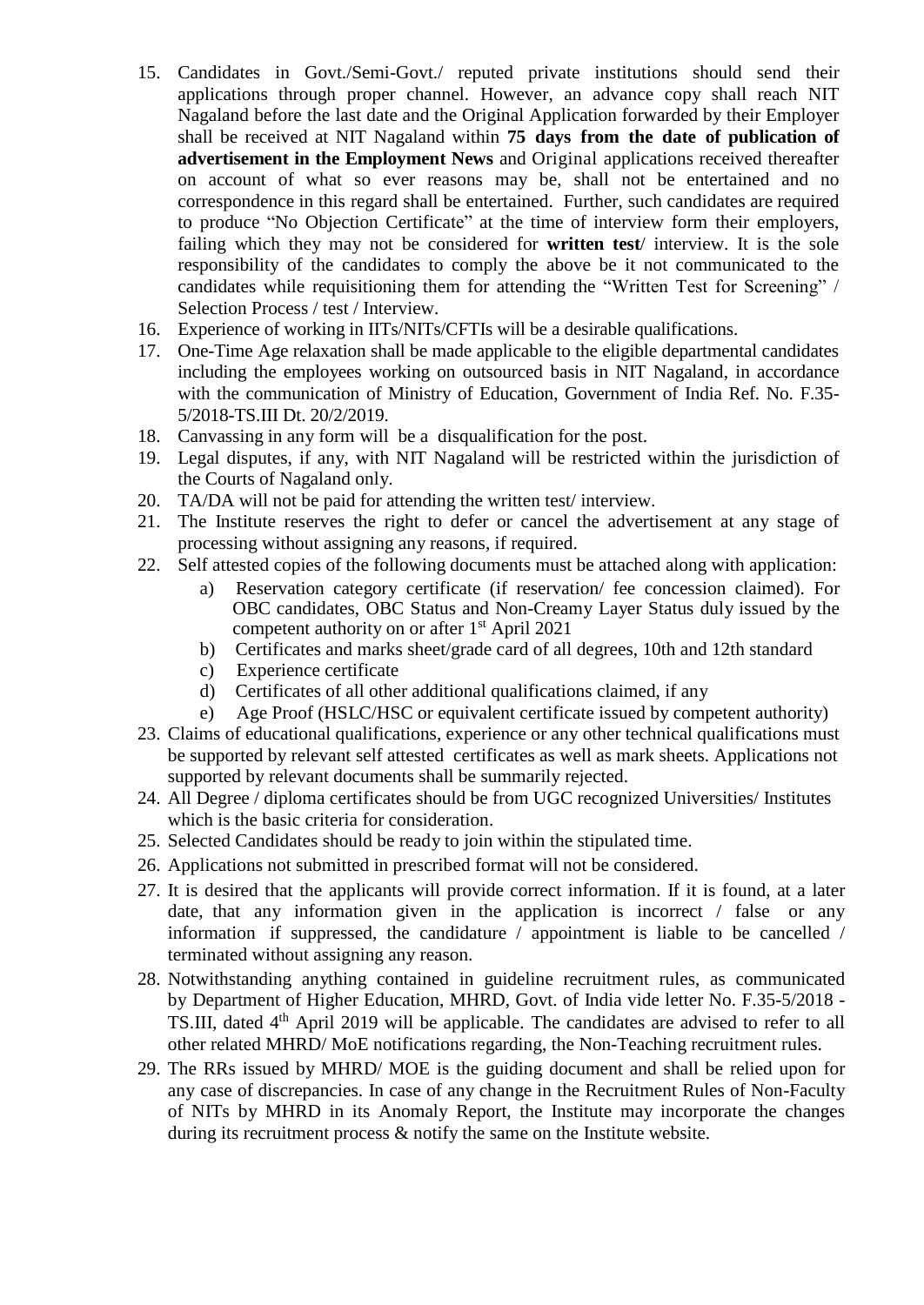30. Any addendum/corrigendum and related notifications will be published on the Institute website: [www.nitnagaland.ac.in](http://www.nitnagaland.ac.in/) only. Applicants are advised to regularly check the Institute website for any update/notification.

#### **Note:**

Candidates belonging to OBC category shall also submit photocopy of non–creamy layer certificate of the year 2020-21 without which they will be considered only for OPEN category. The appointment under OBC quota is provisional and is subject to the community certificate being verified through the proper channels. If the verification reveals that the claim of the candidate belong to OBC is false, his/her services will be terminated forthwith without assigning any further reasons and without prejudice to such further action as may be taken under the provisions of Indian Penal Code for production of false certificates

### **REGISTRAR**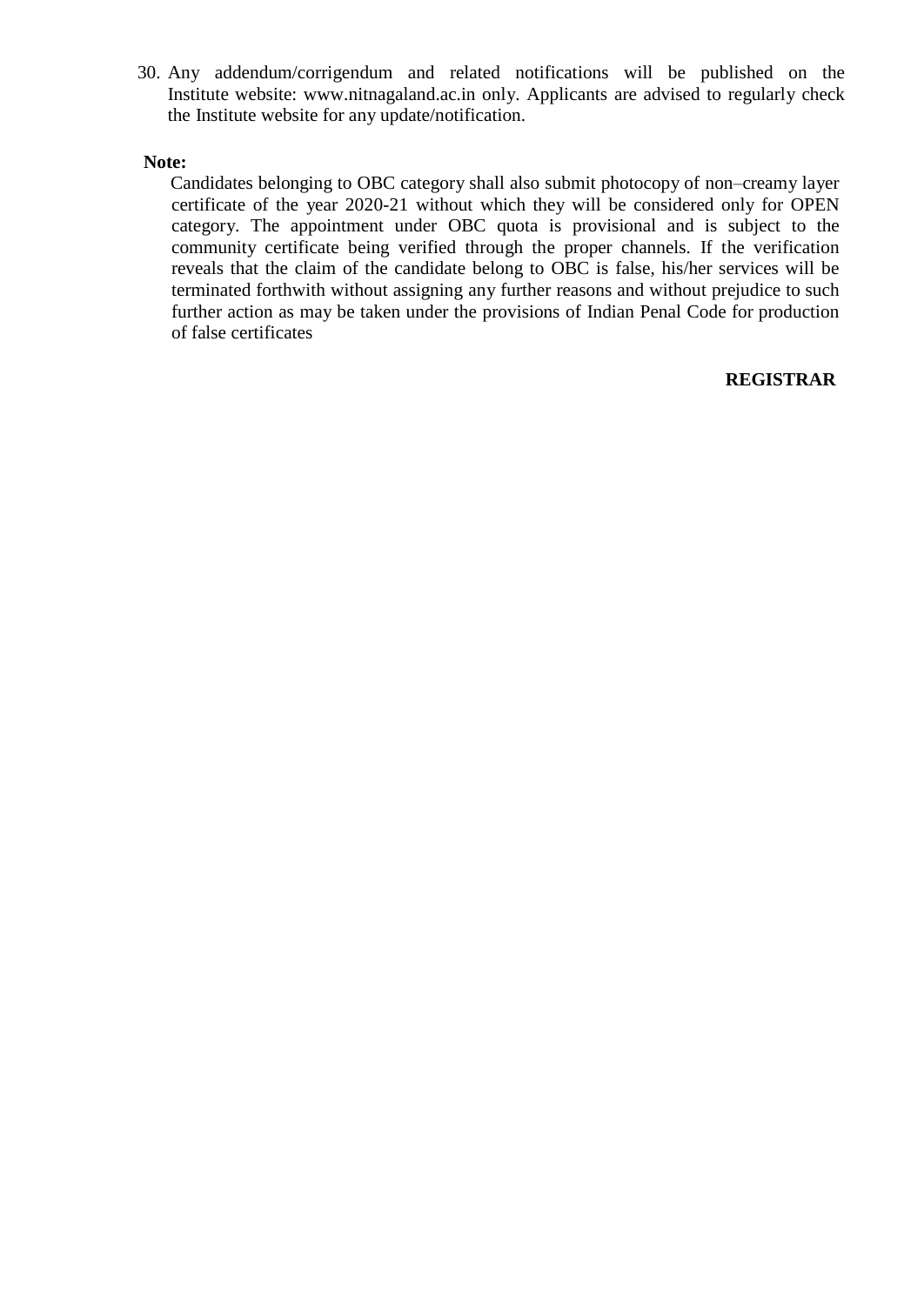# **DETAILS OF PAY, ESSENTIAL QUALIFICATIONS AND EXPERIENCE**

(Advt. No. NIT-N/RECT-NT/2022/01 Date: 05/01/2022)

### Recruitment Rules (2019) for the post of TECHNICAL ASSISTANT in NITs

| Sl.No.           | Particular                                                                                                                                                                                                     | Criteria                                                                                                                                                                                                                                                                                                                                                                                                                                                                         |  |  |
|------------------|----------------------------------------------------------------------------------------------------------------------------------------------------------------------------------------------------------------|----------------------------------------------------------------------------------------------------------------------------------------------------------------------------------------------------------------------------------------------------------------------------------------------------------------------------------------------------------------------------------------------------------------------------------------------------------------------------------|--|--|
| 1.               | Name of the Post                                                                                                                                                                                               | <b>Technical Assistant</b>                                                                                                                                                                                                                                                                                                                                                                                                                                                       |  |  |
| 2.               | Number of Post(s)                                                                                                                                                                                              | As per sanctioned strength.                                                                                                                                                                                                                                                                                                                                                                                                                                                      |  |  |
| $\overline{3}$ . | Classification                                                                                                                                                                                                 | Group - B                                                                                                                                                                                                                                                                                                                                                                                                                                                                        |  |  |
| 4.               | Scale of Pay (Grade Pay,                                                                                                                                                                                       | PB -2 (Rs.9,300 - 34,800/-) with Grade Pay of                                                                                                                                                                                                                                                                                                                                                                                                                                    |  |  |
|                  | Band Pay)                                                                                                                                                                                                      | Rs.4200/-                                                                                                                                                                                                                                                                                                                                                                                                                                                                        |  |  |
| 5.               | Whether Selection Post or                                                                                                                                                                                      | Not Applicable                                                                                                                                                                                                                                                                                                                                                                                                                                                                   |  |  |
|                  | non-Selection Posts                                                                                                                                                                                            |                                                                                                                                                                                                                                                                                                                                                                                                                                                                                  |  |  |
| 6.               | Age limit for<br>direct<br>recruits                                                                                                                                                                            | 30 years.<br>Note:- Relaxable for Departmental Candidates<br>up to five years in accordance with<br>the<br>instructions or orders issued by the Central<br>Government                                                                                                                                                                                                                                                                                                            |  |  |
| 7.               | Educational and<br>other<br>qualifications required for<br>direct recruits                                                                                                                                     | <b>Essential:</b><br>First Class or equivalent Grade in B.E. /<br>B. Tech. / MCA in relevant subject from a<br>recognized University / Institute.<br>Or<br>First Class Diploma in Engineering in relevant<br>Field with excellent academic record<br>0r<br>First Class Bachelor's Degree in Science from a<br>recognized University or Institute<br>Or<br>Master's Degree in Science from a recognized<br>University or Institute with at least 50% marks<br>or equivalent grade |  |  |
| 8.               | Whether<br>and<br>age<br>educational qualifications<br>prescribed<br>for<br>direct<br>recruits will apply in the<br>case of promotees                                                                          | Age bar: Not applicable<br>Educational Qualification: No. However must<br>possess any of the qualifications mentioned in<br>Row 7 without insisting on percentage of<br>marks/class.                                                                                                                                                                                                                                                                                             |  |  |
| 9.               | any                                                                                                                                                                                                            | Period of probation, if $ 1$ Year for direct recruits as per NIT Statutes.                                                                                                                                                                                                                                                                                                                                                                                                       |  |  |
| 10.              | Method<br>of Recruitment<br>whether<br>direct<br>by<br>recruitment<br>or<br>by<br>promotion<br>or<br>by<br>deputation or transfer &<br>percentage<br>of<br>the<br>vacancies to be filled by<br>various methods | 75% by direct Recruitment<br>25% by Promotion, failing which by deputation<br>(including short term contract).                                                                                                                                                                                                                                                                                                                                                                   |  |  |

[MHRD\RAVI\D:\RR, Pay Anomaly & CAS\20,02.2019 - Annexure of New RRs (Non-Faculty) - Final.docx]